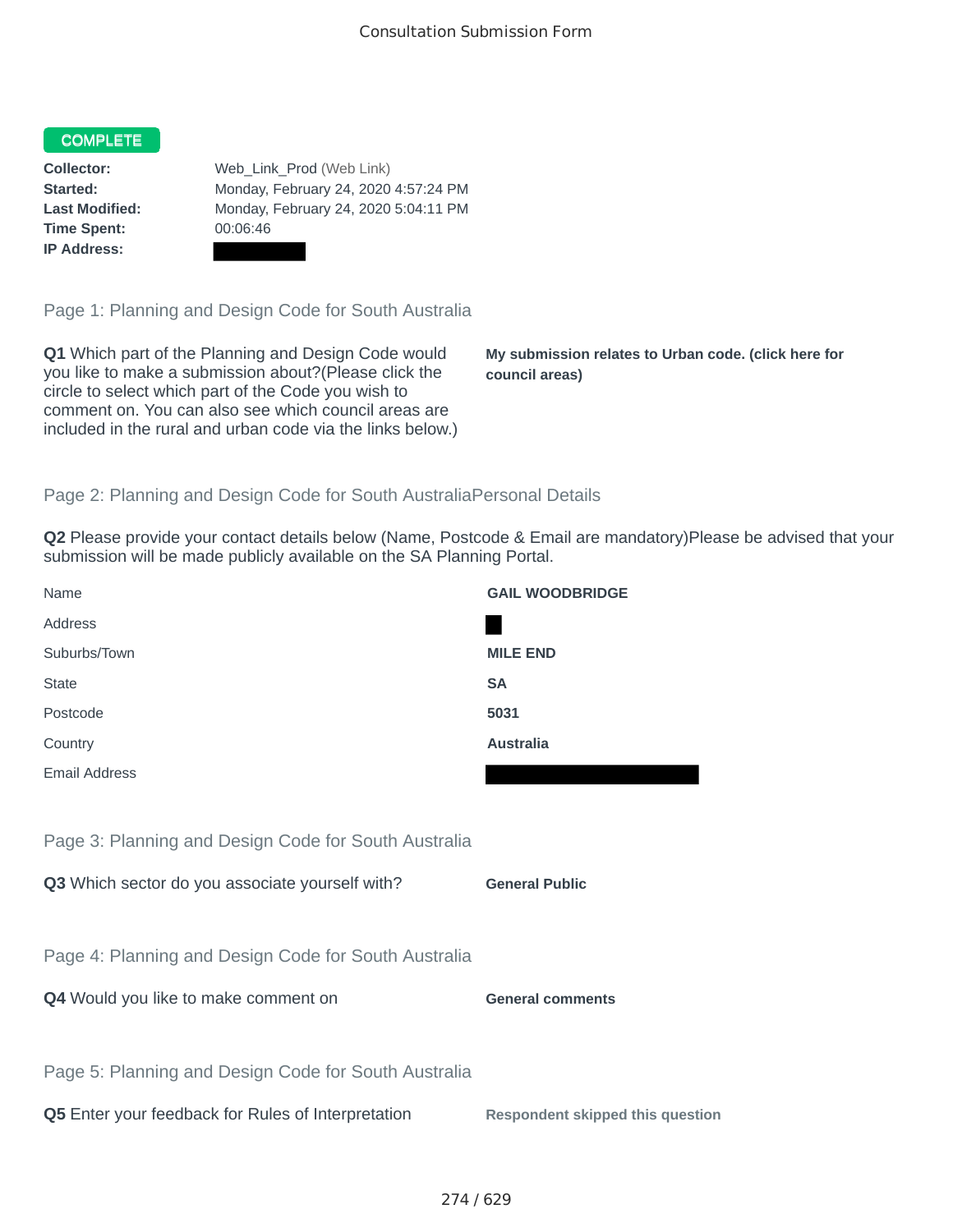## Consultation Submission Form

| Q6 Enter your feedback for Referrals                                                                                                                                    | <b>Respondent skipped this question</b> |
|-------------------------------------------------------------------------------------------------------------------------------------------------------------------------|-----------------------------------------|
| Q7 Enter your feedback for Mapping                                                                                                                                      | <b>Respondent skipped this question</b> |
| Q8 Enter your feedback for Table of Amendments                                                                                                                          | <b>Respondent skipped this question</b> |
| Page 6: Planning and Design Code for South Australia<br>Q9 Please enter your feedback for overlaysclick next at<br>the bottom of the page for next topic                | <b>Respondent skipped this question</b> |
| Page 7: Planning and Design Code for South Australia<br>Q10 Please enter your feedback for zones and<br>subzonesclick next at the bottom of the page for next<br>topic  | <b>Respondent skipped this question</b> |
| Page 8: Planning and Design Code for South Australia<br>Q11 Please enter your feedback for general policyclick<br>next at the bottom of the page for next topic         | <b>Respondent skipped this question</b> |
| Page 9: Planning and Design Code for South Australia<br>Q12 Please enter your feedback for Land use<br>Definitionclick next at the bottom of the page for next<br>topic | <b>Respondent skipped this question</b> |
| Page 10: Planning and Design Code for South Australia<br>Q13 Please enter your feedback for Admin<br>Definitionsclick next at the bottom of the page for next<br>topic  | <b>Respondent skipped this question</b> |
| Page 11: Planning and Design Code for South Australia<br>Q14 Please enter your general feedback here                                                                    |                                         |

I have resided at my address since 1981 and whilst I have no idea of what Government is proposing Im 100% sure I want my neighbourhood to be classified as Suburban Neighbourood Zone